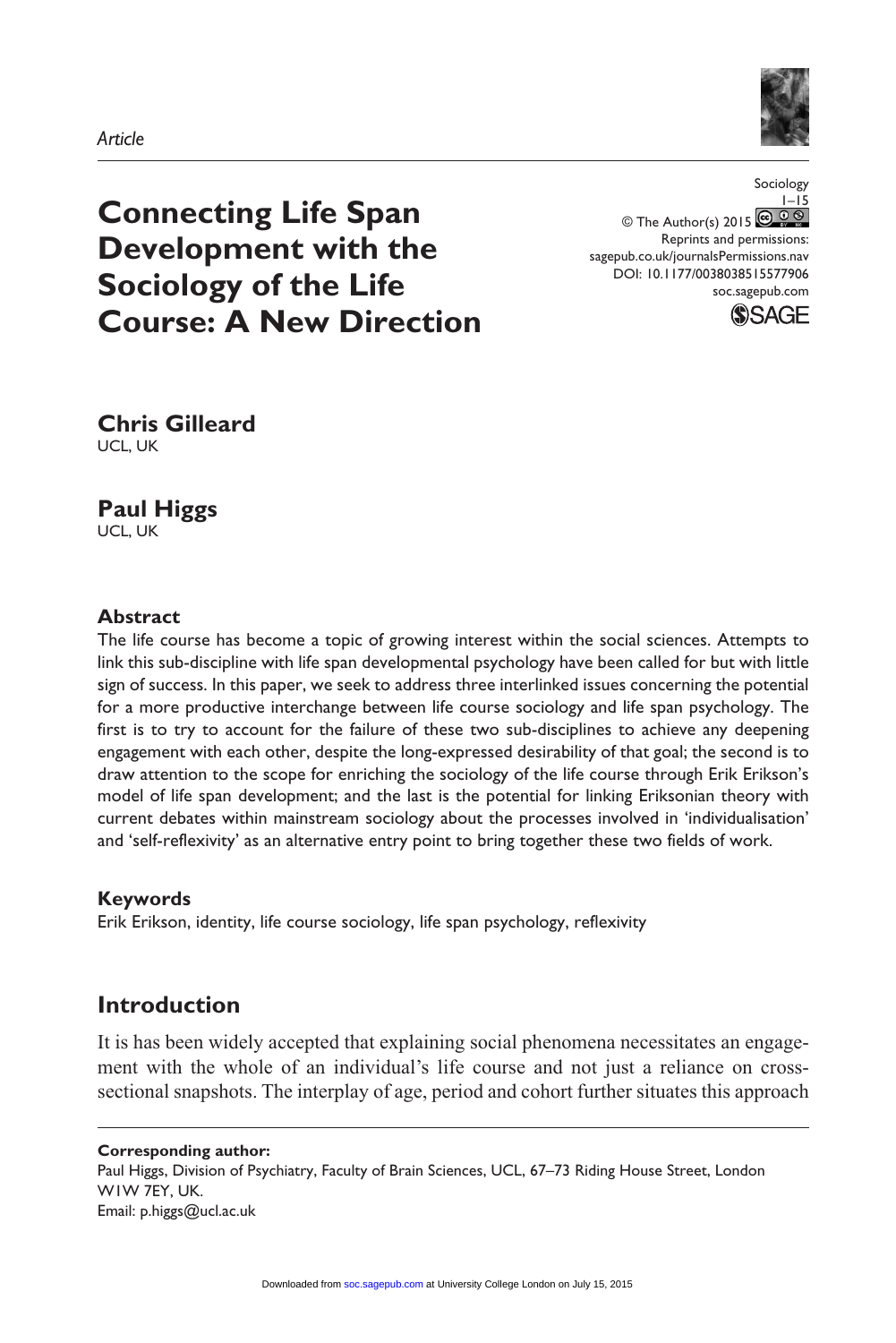and has proved fruitful in a number of different arenas of study from understanding the impact of childhood on health in later life through to the impact of the Depression of the 1930s on the lives of the cohorts who grew up during it. However, what is noticeable is that any view of the life course framed in terms of individual or personal development is generally absent from sociologies of the life course or is reduced to a consideration of general life stages such as childhood, youth, adulthood or old age. An exception can be found in the use of biography in the social sciences (Chamberlayne et al., 2002; Merrill and West, 2009) but even here there is little engagement with theories of individual life span development.

Paradoxically within the field of life span psychology while great attention is placed on the nature of individual development, this is done in generally ahistorical circumstances and with minimal social contextualisation. The work of Erik Erikson, which has been particularly influential in life span psychology, is an exception. His work has among other developments brought to prominence (i) the centrality of the identity crisis as a pivotal moment in shaping adulthood and (ii) the continuation of structured development *within* adulthood. The possibility that his approach and the concerns that he raises can bridge the varied paradigms of life course sociology and life span developmental psychology is the stimulus for this paper, though, as we hope to show, the outcome of such bridging may take us beyond the parallel but unconnected narratives of many current 'inter-disciplinary' textbooks and handbooks on 'the life course' (e.g. Green, 2010; Hunt, 2005; Larkin, 2013; Mortimer and Shanahan, 2006).

This paper addresses three interlinked tasks concerning the development of 'life course sociology' and 'life span psychology' (Featherman and Lerner, 1985). The first is to outline and try to account for the ongoing failure to achieve any deepening engagement between these two sub-disciplines; the second is both to note the relative neglect of Erik Erikson's model of adult development and to draw out its scope for enriching a sociology of the life course (and vice versa for Eriksonian scholarship); and the last is the potential for sociology more generally to engage with Erikson's ideas and develop an alternative point of reference that goes beyond those employed in conventional life course sociology. This would, we argue, allow for the linking of Eriksonian theory with debates within sociology about the processes involved in 'individualisation' and 'self-reflexivity'.

### **Life Course Sociology**

Life course sociology in its modern sense can be said to have been first championed, if not created, by Glen Elder (1975).<sup>1</sup> He described the life course as 'an emerging paradigm' that stressed 'the social forces that shape the life course and its developmental consequences' (Elder, 1994: 4–5). As Elder noted there had been significant growth in the sociology of the life course since the 1970s. Within this sub-discipline, two approaches could be delineated – one that focussed on the stratification *of* the life course 'that produces age-based obligations, entitlements and privileges' and another that concentrated on stratification *over* the life course with the purpose of showing how 'historical events and institutional arrangements shape life pathways and individual biographies' (O'Rand, 1996: 188–9). The relative stability of the life course has been the subject of much debate utilising concepts such as its de-standardisation and individualisation in modern society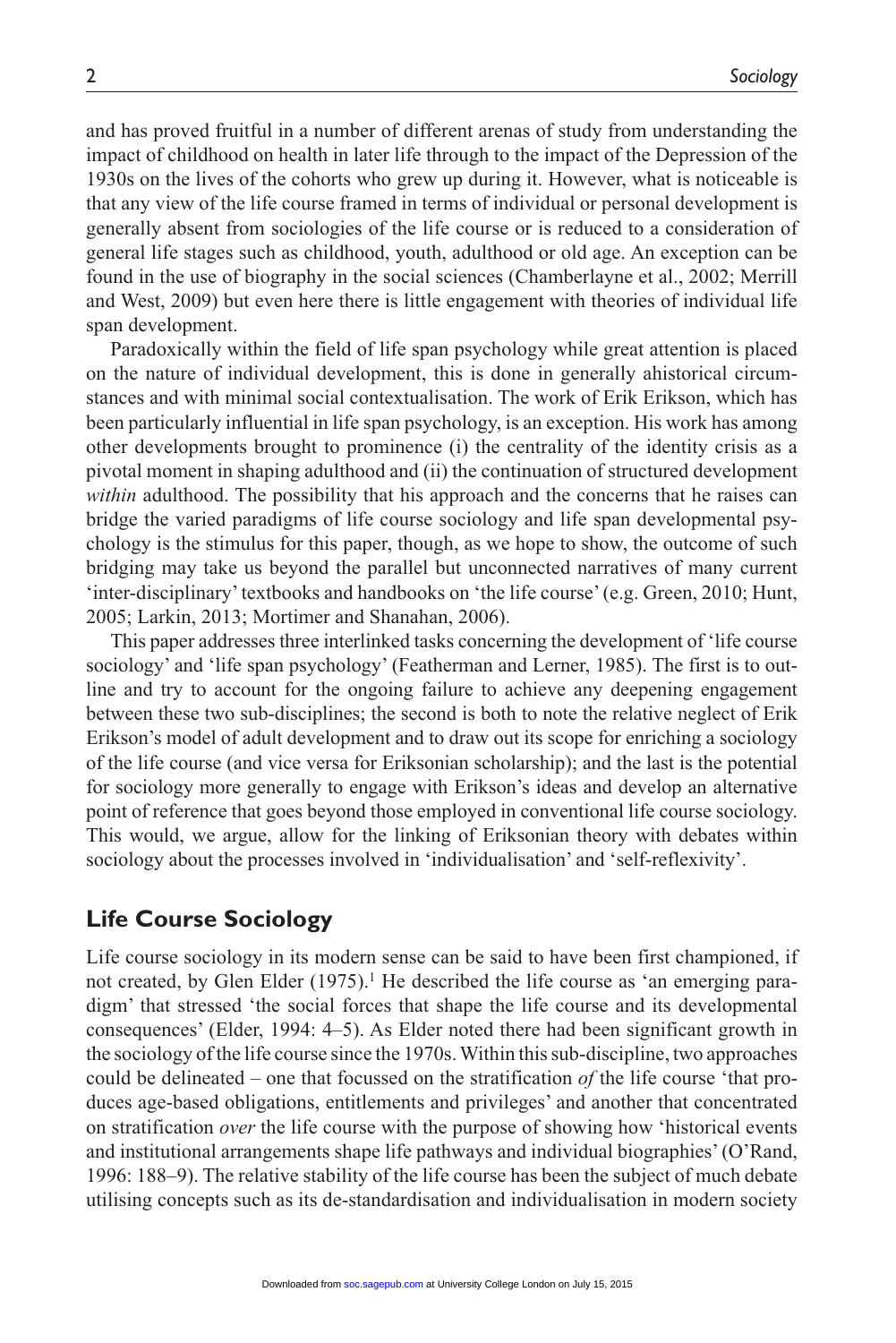(Widmer and Ritschard, 2009). Specifically what was being discussed was whether or not the structures of the 20th-century modern welfare state, which used chronological age as a way of organising people's lives in terms of education, work and retirement, are still relevant. This process, described by Kohli as the 'institutionalization of the life course' (Kohli, 2007) has been challenged on the grounds that the life course is becoming less standardised in relation to the 'progression' of individuals through prescribed phases of life in conditions of 'late' modernity (Brückner and Mayer, 2005; Elchardus and Smits, 2006; Kohli, 2007; Shanahan, 2000; Widmer and Ritschard, 2009). Less attention, however, has been paid to the question that most interested Elder, of just how temporal change in institutional arrangements and cultural practices affected developmental life pathways (Elder, 1994). As Mayer has recently put it: 'the interaction of psychological dispositions and processes and socially constructed life courses still awaits a systematic investigation with adequate data and research designs' (Mayer, 2009: 426).

What obstacles have made this interchange between these two sub-disciplines so seemingly unrealisable? Several issues stand out. First, much life course research focuses upon the relationship between one set of sociological variables or events recorded (or recalled) at one point in the life course (childhood, youth, early adulthood) with another set of variables or events measured at a later point (middle age or old age). While it may be helpful to confirm that the social background of home and schooling exercise long-term impacts on adults' health, wealth and wellbeing, such empirical confirmation of Wordsworth's poetic injunction that 'the child is father of the man' (Wordsworth, 1994) reveals little about society's influence upon the development of human character. Second, demonstrating secular shifts in the age of completing education, leaving home, marrying, owning a house or indeed leaving the labour force – in short in the stability or variability in 'age norms' – does little to illuminate the social shaping of human development – i.e. what difference is it supposed to make and what difference does it seem to make. Third, life course studies have tended to place human individuality 'below the sociological radar', focusing upon the social role of institutions rather than on the drives, needs and experiences of persons becoming, being or remaining 'grown up' (Diewald and Mayer, 2009: 8).

Attempts to overcome the gap between life course sociology and life span psychology have been made, although they have been far fewer than might be imagined. Emler, for example, proposed focusing upon 'social identity' as a central theme connecting individuals to their social world (Emler, 2005: 197). Drawing upon Henri Tajfel's idea that 'people's subjective sense of who they are is to an important degree determined by the manner in which they define themselves socially', Emler suggested that life course transitions such as those associated with leaving school, co-habiting, having children, divorce, unemployment, widowhood and so on involve a gradual shift in social relations (Elmer, 2005: 200). As the network of people an individual knows changes during each transition, so do the resources associated with that changing network and the expectations of these new contacts within the new networks. Hendricks developed a similar perspective to Emler when he argued that 'our identities, our sense of self … are all relational, reflecting a variety of social networks, social capital and the contextual circumstances in which we live' (Hendricks, 2012: 227). At the same time and in the same issue of the *Journals of Gerontology* that Hendricks' comments were published, Dale Dannefer raised several criticisms of this kind of relational perspective. Life course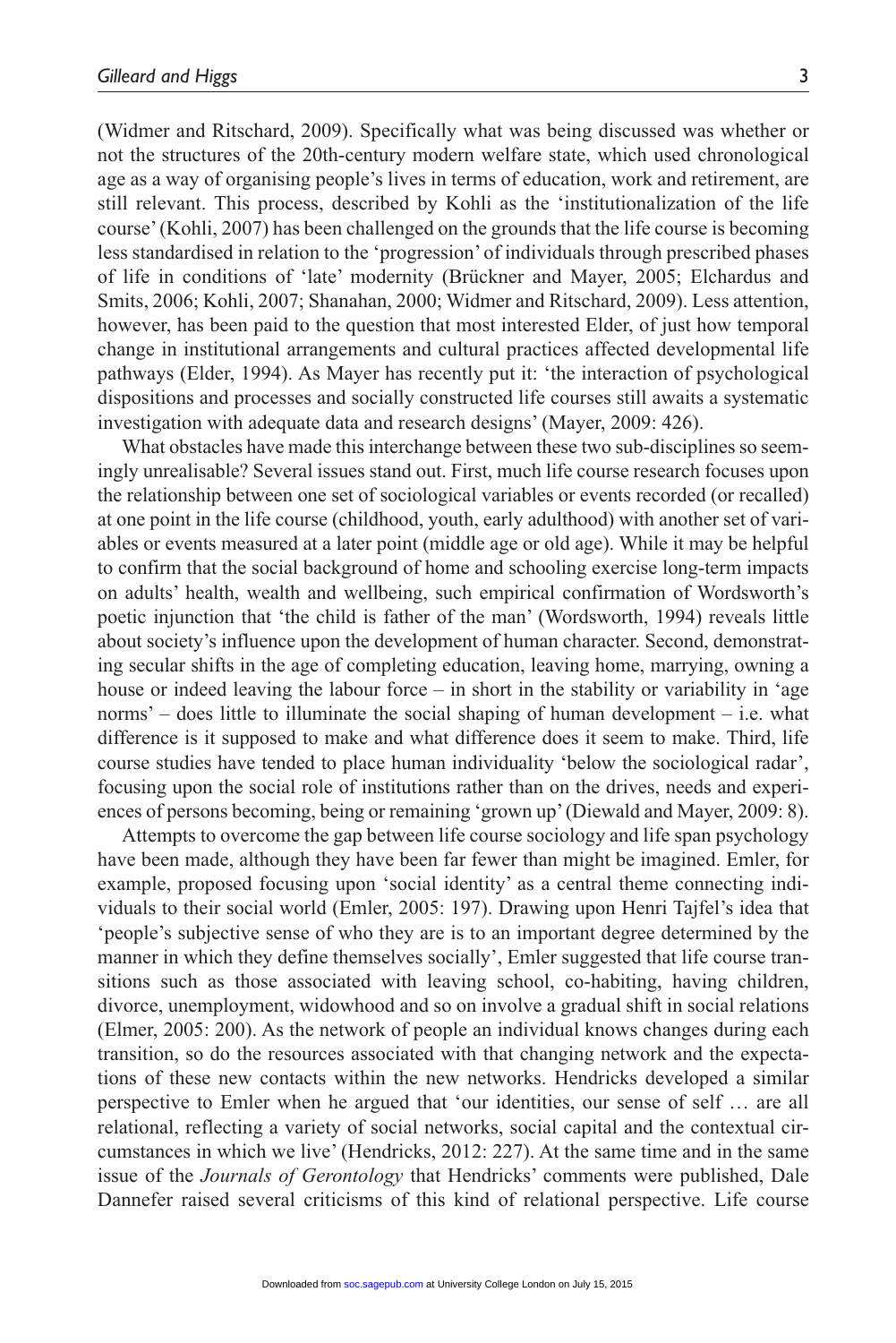institutions, he argued, are treated as if they respond to the age/life-span-related needs of the individual rather than as shaping the individual's expectations associated with a particular age/stage of the life span (Dannefer, 2012: 223). Furthermore, he argued, while life span developmental psychology seeks to understand individual outcomes, life course sociology is as concerned with collective and structural/symbolic outcomes, if not more so (Dannefer, 2012: 222).

A common interest in the use of 'biography' and 'narrative' has been suggested as a means of linking an interest in individual development with social and political change. The origins for this tradition can be traced back to Thomas and Znaniecki and their use of personal documents such as letters, diaries, interviews and so forth (Thomas and Znaniecki, 1919) but, as Bertaux and Kohli have pointed out, 'life story' research is more specific, applying 'oral, autobiographical narratives generated through interaction' to a variety of sociological issues (Bertaux and Kohli, 1984: 217). However both biographical and narrative sociology which are exemplars of the 'life story' tradition are essentially methods of data collection rather than theories themselves. As Bertaux and Kohli recognised, as methods they can be applied to a variety of theoretical approaches and sociological themes but, despite their methodological flexibility as forms of research practice, they have not led to the development of a conceptual bridge between the subdisciplines, or, more pertinent for our purposes, to any significant theoretical approaches being constructed from such a 'life story' approach.

A more recent review of this area by Levy and his colleagues has pointed out that divisions within the wider discipline of sociology itself make such linkages more difficult to achieve. They note, for example, that 'life course and biographical analysis (in the sociological … use of the term …) have long been considered to be strangers ignoring each other – if not hostile antagonists' (Levy and the PAVIE team, 2005: 23). While some promising starts have been made, it is difficult to move away from this assessment. Liz Stanley, for example, has explored the historical context for sociological work on biography, arguing that the rise of modernity 'permitted or even required the emergence of a particular notion of "character", "personality" or "self"' (Stanley, 1993: 45). This connection between lives, times and 'the historical moment' she argues, renders biography and autobiography 'fundamental to sociology' (Stanley, 1993: 50). Drawing such a connection between individual and collective lives and times, however, has not led to or progressed any theoretical interchange between life course and life span studies. This is arguably the more surprising, given the value attributed to the biographical approach by Erikson, the doyen of life span psychology (Erikson, 1975). Once again, this demonstrates the lack of connection between these areas of study.

An alternative 'point of connection' between the two sub-disciplines of life course sociology and life span psychology has been proposed by Frieder Lang and his colleagues, through a common interest in 'interpersonal functioning' (Lang et al., 2009). These authors proposed that 'the principle of co-developing social individuals is of relevance to … life-course sociology, of life span psychology and of life history theory in biology' (Lang et al., 2009: 41) and that the processes of 'regulating closeness' and of 'monitoring reciprocity' can serve as the bases for an interpretive life course framework to explore the social structuring and personal control of these two processes from childhood to old age. Although they make no explicit reference to Eriksonian theory, it is not difficult to read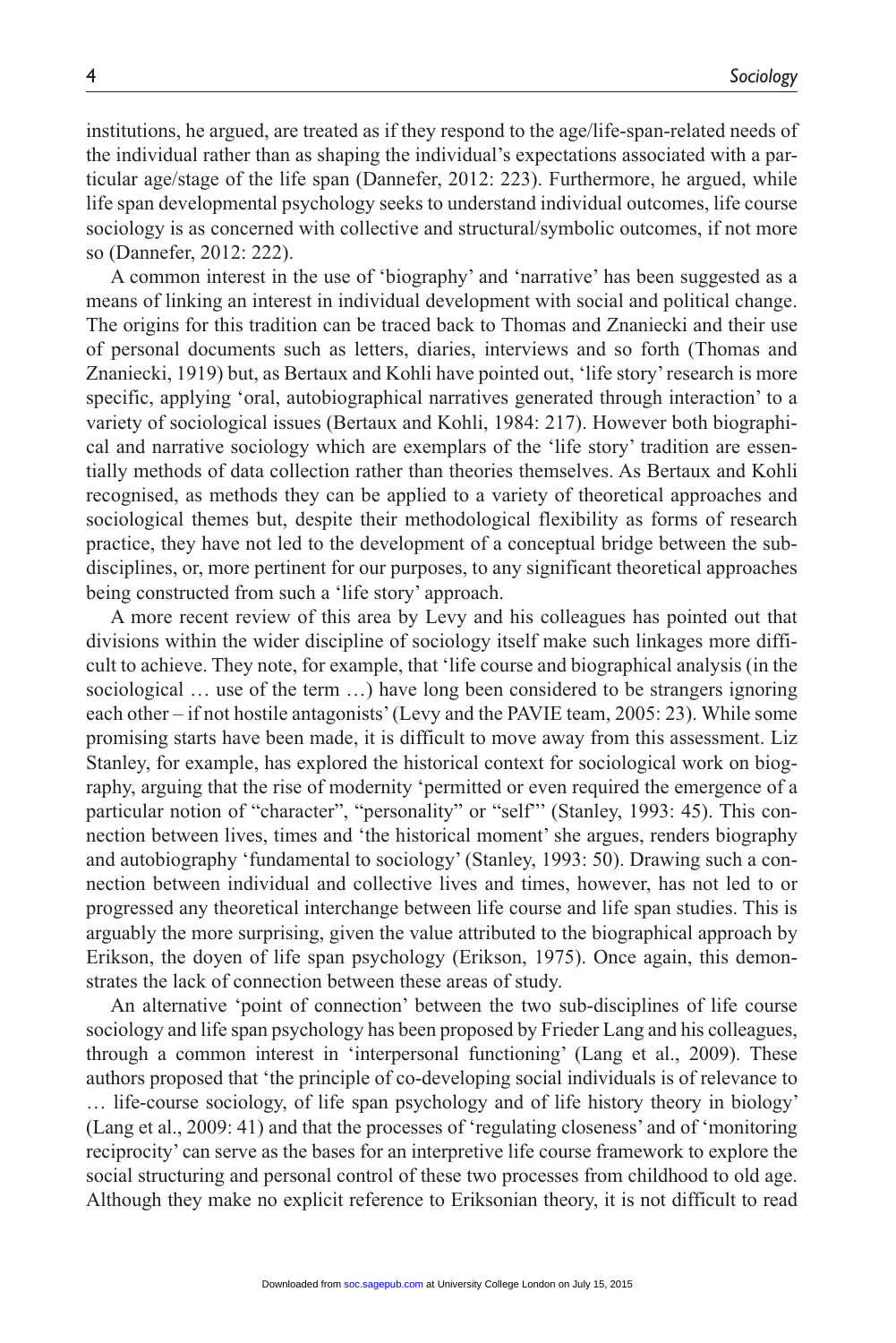the Eriksonian ideas of 'intimacy' and 'generativity' into their two proposed dimensions of regulating interpersonal relationships – and vice versa. However their paper remains resolutely close to the concern with personal control and individual outcomes and they frame these two mechanisms primarily as 'contingent on developmental challenges and [the] tasks of different life phases' (Lang et al., 2009: 50). In so doing they fail to take into account Dannefer's warning that life course institutions shape individual expectations associated with a particular age/stage of the life span as much if not more than the institutions reflect or respond to the individual's 'needs' at that stage (Dannefer, 2012: 222).

The conflict between the paradigms employed in these sub-disciplines was first raised by Featherman and Lerner in the 1980s when they discussed the contrast between *ontogenesis* and *sociogenesis* in theories of development and socialisation across the life course (Featherman and Lerner, 1985). Explanatory models based upon age- graded stages of development, they argued, imply that the mechanism of change lies within the individual organism, or within that organism's biological history. In contrast 'sociogenetic' models locate changes within collectivities, institutions and their histories – each operating at a different level of explanation. Although they tried to resolve this clash of approaches, subsequent progress – or lack of progress as Diewald and Mayer (2009) would argue – suggests that crossing these different levels of explanation may be hard if not impossible to achieve. Between the sub-disciplines of life span developmental psychology and the sociology of the life course, 'little convergence and integration has actually occurred' and they 'now seem to stand further apart than they did in the 1970s' (Mayer, 2003: 464). A 'notable lack of transfer of knowledge between these disciplines' remains the rule (Lang et al., 2009: 42).

Linked to this lack of communication and apparent incommensurability of paradigms is the more general difficulty in distinguishing between change per se – in people, in people's lives and/or in the institutions of society and its culture – and changes that can be considered 'developmental'. Featherman and Lerner's proposed resolution to this latter problem was to distinguish three types of graded 'developmental' change – age-graded contextualised changes, history-graded changes and event-graded changes – from 'ungraded' changes that take place more or less randomly with respect to birth, age, historical period or social timetables – such as those explored in the life events literature (Featherman and Lerner, 1985: 670). However the 'de-standardisation' of the life course that many argue is now taking place implies a growing overlap between individualised and organised transitions, rendering the life course much more contingent – and such conceptual distinctions are now empirically harder to demonstrate than they once might have been, as in the period of 'classical' modernity of the mid-20th century with all of its structuring institutions. Indeed some sociologists have argued that the very concept of 'adulthood' is changing its traditional cultural and social reference points, as individuals 'yo-yo' between youthful and adult orientations (Blatterer, 2007; Hodkinson, 2013).

### **Erik Erikson's Model of Adult Development**

Erik Erikson's model of psychosocial development was outlined over half a century ago (Erikson, 1950, 1963) and exercised a formative influence on life span developmental psychology. While his account of early development is given relatively less attention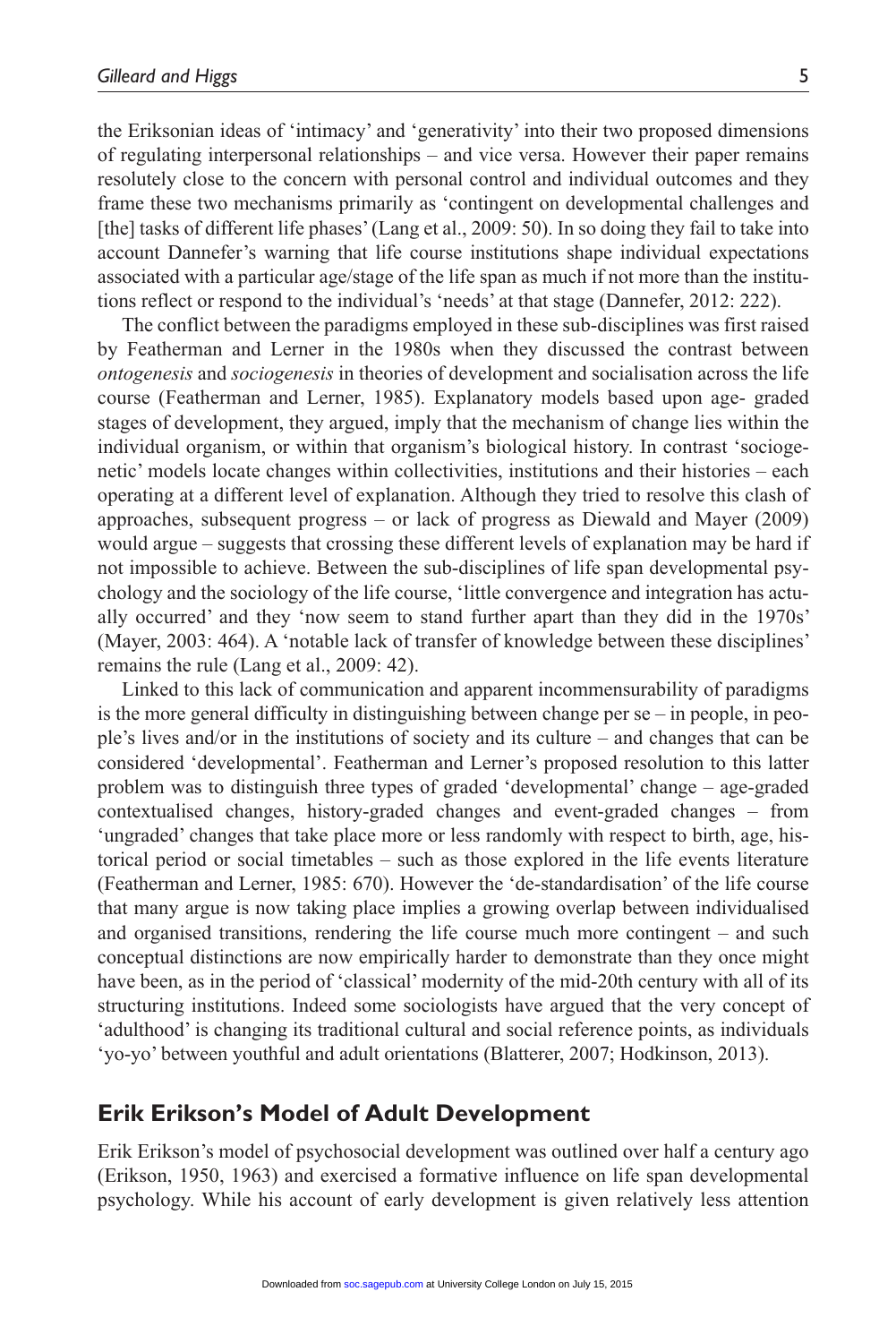nowadays by students of child and infant development, his concept of adult development – that is of psychosocial development evident from adolescence onwards – continues to stimulate considerable quantitative and qualitative research, both in the fields of life span development and in the psychology of adulthood and ageing (Bradley, 1998; Hamachek, 1990; Kotre, 1984; Logan, 1986; Marcia, 1966; Orlofsky, 1993; Waterman, 1999; Yufit, 1969). Unlike previous models of psychological development that were outlined by Freud, Kohlberg, Piaget and Vygotsky which all mapped the growth of the person against biological development, in effect, stopping at puberty, Erikson first articulated the idea of lifelong 'epigenetic' development, located within a matrix of biological, psychological and sociological processes, and leading to the progressive 'maturing' of human character (Erikson, 1963). This model assumed that development took place through a series of eight distinct stages, four during infancy and childhood, followed by adolescence as a pivotal fifth stage between childhood and adulthood, shifting the individual's concerns away from the institutions of childhood toward those of adulthood. Adulthood in turn was seen as a second 'cycle' of development, with three stages of early, mid and late adulthood, characterised by the development of intimacy, generativity and integrity, respectively (Erikson, 1950, 1963, 1982).

During the evolution of his model, and especially after his rise to the status of public intellectual in the 1970s, a number of criticisms were levelled at Erikson's theory from psychology as well as from the wider social sciences. These include sustained critiques of the lacunae in his model – particularly its gendered bias (Gilligan, 1982) and its historical specificity (Arnett, 2000) – as well as criticisms over the lack of rigour in its formulation and Erikson's frequent propensity 'to go well beyond the information given' (Stevens, 2008: 112). Researchers in personality theory have questioned the very idea of 'adult development', arguing that stability rather than change characterises adult personality, pointing to the lack of empirical evidence of 'points of transition' in longitudinal and cross-sectional studies of personality (Costa and MacRae, 1994).

From a sociological perspective, Erikson has been accused of having 'a conformist cast to his psychosocial perspective … using his psychology to buttress the conventional pieties of post-World War II political ideology' (Roazen, 1980: 339). Roazen among others criticised him for too readily accepting the nature of the American society in which he forged his own identity. He and others pointed out the lack of any critical interrogation of the social context in which adult personality is formed (see for example, Kovel, 1988: 68–74). The failure to examine the social context in which individuals grow up or to offer any conceptual framework to explain how different societies may accentuate, moderate or attenuate the various 'crises' of adult development is all the more noteworthy because Erikson himself had frequently argued – against the Freudian emphasis upon the dominant influence of intra-psychic processes – that body, mind *and* society were equally critical in determining the processes and patterns of growing up (e.g. Erikson, 1963: 243; Erikson, 1980: 49).

Perhaps because life span developmental psychology has become obsessed with developing operational measures and refining theoretical formulations of Erikson's stages of adult development to the relative neglect of its social context, life course sociologists have tended to ignore the call made by Erikson for social scientists to provide a fuller account of how systems ideologies and power groups support or fail to support 'the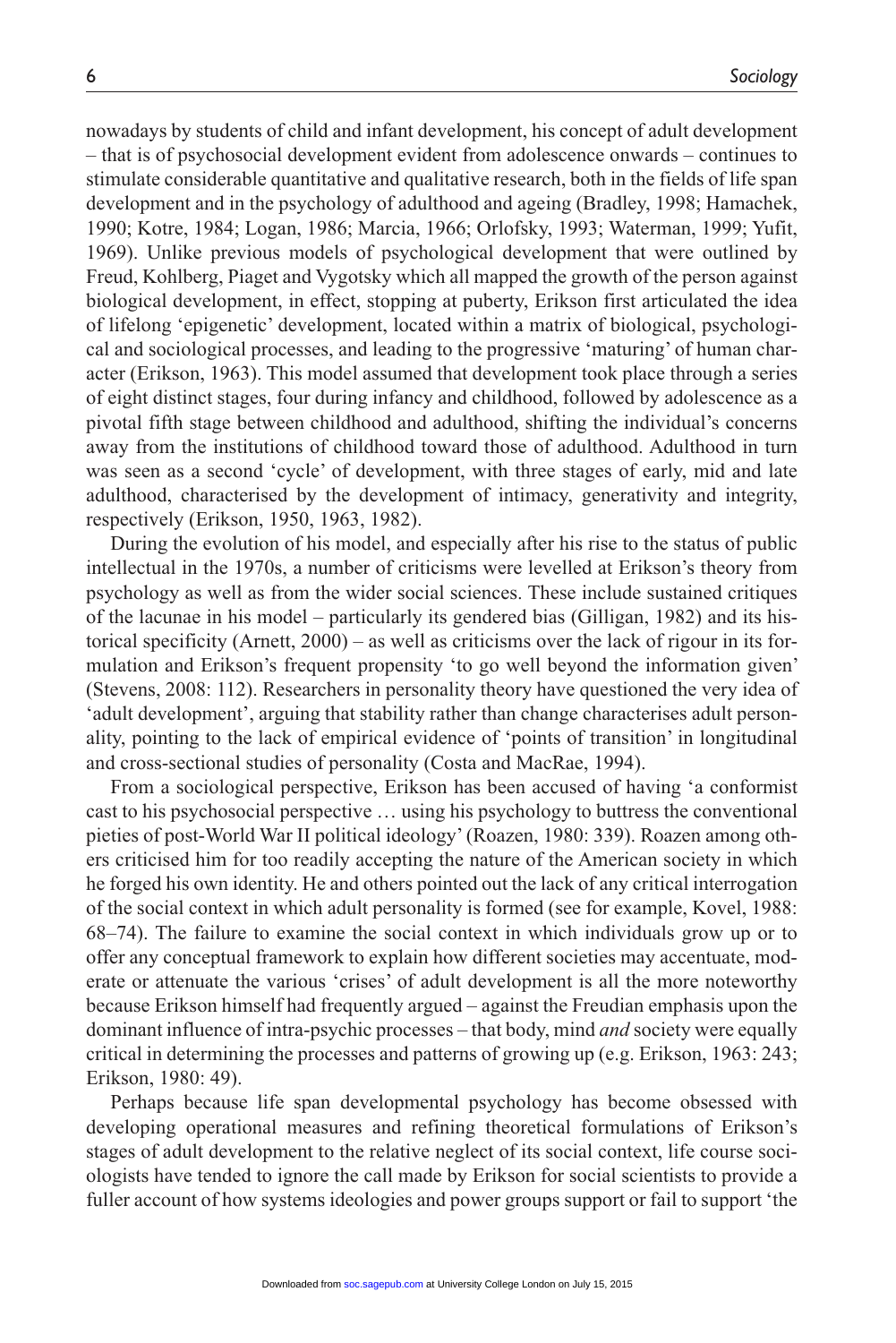generative potential in adults and the readiness for growth and development' (Erikson, 1982: 82). Given that one of the principal aims of this paper is to offer such an account, connecting the development of what Erikson, following Jahoda, termed 'the healthy personality' (Erikson, 1980: 53) with broader social change, the relative neglect of Erikson's ideas within the sociology of the life course is arguably another factor contributing to the continuing failure of life course sociology to engage with life span psychology.

Even within the sociology of ageing and old age where a life course perspective has long been actively pursued (Marshall and Bengston, 2011) the emphasis has been on either exploring the influence of early life conditions on health or economic outcomes in later life, or on tracking the extent of reciprocity between the generations. Rather than framing old age as a dynamic stage in life, with crises and conflicts of its own, the sociology of ageing and old age has treated it as a destination arrived at, after the engine of social change has moved on (Gilleard and Higgs, 2005). The marginality of age remains, *pace* Erikson, as ensconced as ever in the social and behavioural sciences despite his attempt to reformulate its 'virtues' within society (Erikson, 1964: 113). Although the work that led to *Childhood and Society* (1963) was conducted through a mix of clinical casework, ethnographic observation and participation in the longitudinal study of adolescence, part of his motivation was to ground the study of human development within society (Erikson, 1963: 13; Friedman, 1999: 234; Stevens, 2008: 12). He introduced the term 'triple book-keeping' to reflect the need to take into account the various interaction between somatic processes, ego processes and societal processes in shaping individual lives (Welchman, 2000: 40).

This 'triple book-keeping theme' however was never further articulated nor was it theoretically elaborated by Erikson, though it continued to preoccupy him throughout the rest of his career. In planning his never-accomplished re-write of *The Life Cycle Completed*, his last book published in 1982, he expressed his desire 'to register the fate of the basic human strengths and core disturbances under changing technological and historical conditions' (Friedman, 1999: 459). We would argue that pursuing this task might well produce valuable results both for life course sociology and for the sociology of ageing and old age. To do so, we suggest, necessitates that we turn away from the current themes of life course sociology and instead explore an alternative entry point, that of the concept of identity in Erikson's work and within sociology more broadly.

# **The Significance of 'Identity' in Erikson's Model of Adult Development**

In his book, *Childhood and Society*, Erik Erikson introduced the concept of an eight stage life cycle, with adolescence a pivotal moment in the transformation from the four stages of 'child development' to the three stages of 'adult development' (Erikson, 1950: 229–33). Identity was the fifth stage, the critical point when adolescence re-orientates individual development toward adult goals. This stage – and the general topic of personal identity – continued to preoccupy Erikson throughout the rest of his working life (Friedman, 1999). This concern with identity could be said to reflect a conjunction of issues, some that were personal to Erikson's own life and others that reflected the social historical time in which he was working. 'Identity' and 'identity politics' emerged as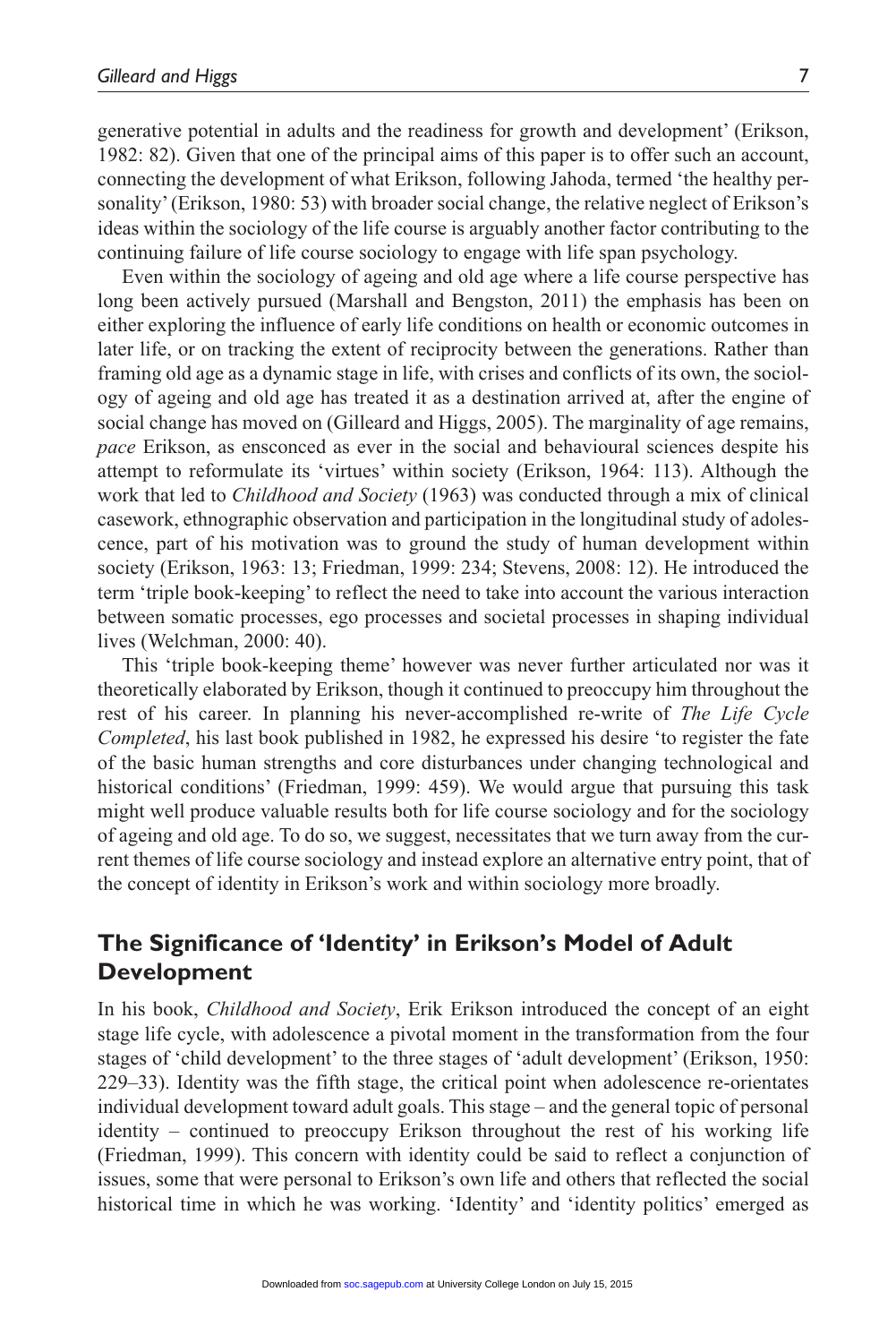important themes in the decades that followed the Second World War – reflecting the 'identity possibilities' of the age, as Erikson was quick to note (Erikson, 1963: 256), growing in importance throughout the second half of his life.

For Erikson the development of identity was the first developmental task that an individual faces in becoming 'grown up'. It sets the stage for the development of 'intimacy' – the transfer of emotional attachment away from the individual's family of origin towards new and more stable peer relationships, a task that can only be successfully achieved once a stable sense of identity has emerged. Intimacy in turn helps create the conditions for developing a concern for others, specifically a concern for other generations, as if loving and being loved forms an essential element in caring about the future, a future stretching beyond one's own horizons. The 'generativity' that this concept implies was the penultimate step before achieving integrity – the last goal of individual development that Erikson set aside for old age – when the person can finally lay claim not just to their individual identity but to the course of their life and all those networks within which it was co-produced.

The pivotal role played by identity therefore sets the conditions for development as an adult. Erikson saw this developmental moment as a combination of two processes – the one individualised by 'the selective affirmation and repudiation of an individual's childhood identifications', and the other by the way that the social processes of the times identify and recognise the evolving configurations of young people's emergent public identities (Erikson, 1982: 72). The capacity for conceptual thinking, alongside the desire to form new relationships and the challenge of obtaining recognition, represented for Erikson a mixture of somatic and psychological processes; the ease or difficulty of acquiring, as well as the scope for framing particular identities represented, on the other hand, social and psychological processes which constituted what he called 'plausible' adulthoods (Erikson, 1975: 217). While the outcome of this developmental process might appear to be fixed – the individual adult does or does not acquire a coherent sense of his or her personal and public identities – Erikson rejects an all or nothing 'status' outcome. Instead he proposes a model of 'emergence' or 'epigenesis' such that the processes constituting a new stage of development are initiated at a particular point in time, in personal, social and biological time, but their resolution can easily become a life-long issue, re-activated at various times, by various personal and social events that touch upon the identities accepted and the identities that were rejected (Erikson, 1974: 36).

Subsequent life span development psychologists, working within an Eriksonian framework, have sought to extend or operationalise this model by distinguishing between identity as status and identity as a narrative process (Syed, 2012; Van Hoof, 1999), by looking at the connections between 'ego' and 'social' identities (Adams and Marshall, 1996) and by considering the application of identity 'reformulations' or 'reconstructions' to subsequent periods of early and late adulthood (Marcia, 2002: 14). Despite claims within the social sciences that identity 'has become one of the unifying frameworks of intellectual debate' (Jenkins, 2004: 7), the focus for these post-Eriksonian studies has been resolutely upon the psychological processes underlying identity and the psychological outcomes of those processes, expressed as status outcomes, neglecting the opportunity to explore identity as a process embedded within particular social and cultural circumstances.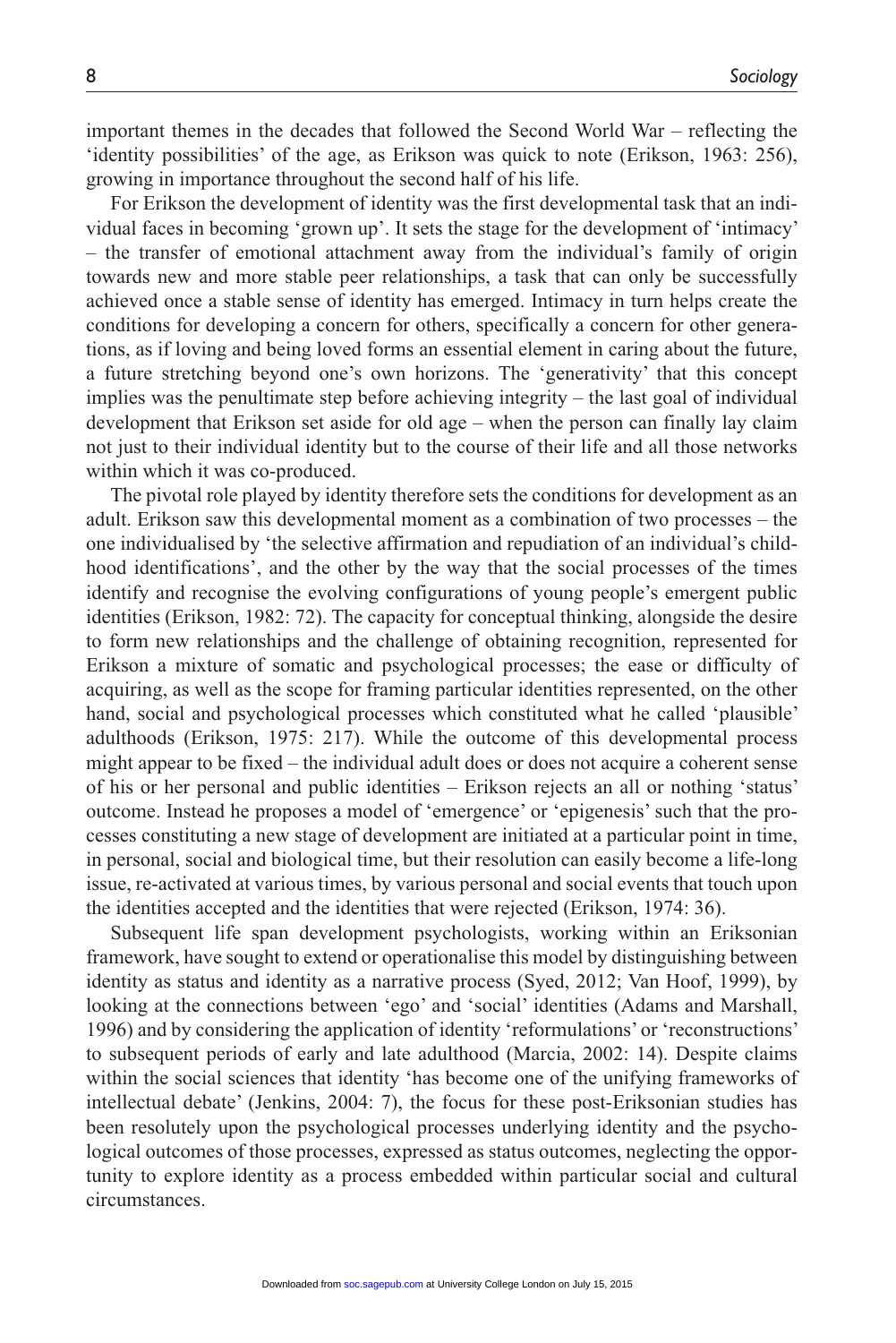### **Identity and Self-reflexivity in Sociology**

As we and others have already noted, despite repeated calls for the integration of life span psychology with life course sociology there are to our minds, few signs of it actually happening. The topic of identity offers an alternative and potentially more fruitful location from which to pursue Erikson's stated aim of grounding the study of adult development within society. An engagement with those social theorists concerned with the changing social context of identity therefore offers an alternative entry point for the task, pursuing a line implied (even if not explicitly recommended) by Emler (2005: 197).

Identity is for Erikson a point of intersection, first within the life course, between childhood and adulthood, and second within the institutions of society, between those dominated by the family and those engaged with the social institutions of adulthood. Social theorists such as Zygmunt Bauman, Ulrich Beck, and Anthony Giddens have established debates within sociology about identity, linking 'identity agency'2 with identity performance, social relations and a self-reflexive engagement with the various, competing interpersonal and age-associated rules and expectations that qualify these times as being 'an age of identity' (Bauman, 2001; Beck, 2001; Beck et al., 1994; Giddens, 1991, 1992). The emphasis placed by these key canonical thinkers of contemporary sociology on the issues of 'individualisation' and 'reflexivity' as attributes of 'late', 'liquid', or 'reflexive' modernity (Outhwaite, 2009) indicates a heightened concern and deliberation over the making of 'lifestyles' and 'self-identities' as well as the related instability that has emerged around the boundaries and determinants of adulthood (Blatterer, 2007). While these concepts have not gone unchallenged (Atkinson, 2007, 2008; Dawson, 2012) they have provided a template that many contemporary sociologists have used creatively across a number of arenas from employment practices to the nature of transitions in contemporary Japanese society (Deery and Mitchell, 1999; Furlong and Cartmel, 2006; Katagiri, 2013).

The 'self-reflexivity' associated with the individualisation thesis can also help set the conditions for a more examined life course, where issues of identity, intimacy and integrity are foregrounded and where the more traditional concerns of the sociology of the family have been transcended (Gilding, 2010). For Giddens, the new contingency that defines the 'pure relationship' extends beyond the 'intimacy' of adult relationships to the relationship between parents and their children. 'Can a relationship between a parent and young child be democratic?' he asks. 'It can and should be' is his reply, 'in exactly the same sense as is true of a democratic political order' (Giddens, 1992: 191). Generativity, intimacy and identity, such contemporary readings seem to suggest, are subject to both a greater degree of 'reflexivity' and a more open institutional order that make choice and autonomy 'imperatives' for living. As such, one might hypothesise that the course of adult development – becoming, being and remaining grown up – has become more difficult, diffuse and demanding on the ego or self as 'identity-agency', rendering the orderly progress of Erikson's four stages less regular and less distinct than earlier in the life of the welfare state.

But while these 'canonical' social theorists have examined the problems of identity, intimacy and inter-generational solidarity as critical phenomena in contemporary society, we would argue that they have done so without much regard for the trajectories of individual lives. These and the related theorists of 'individualisation' have explored these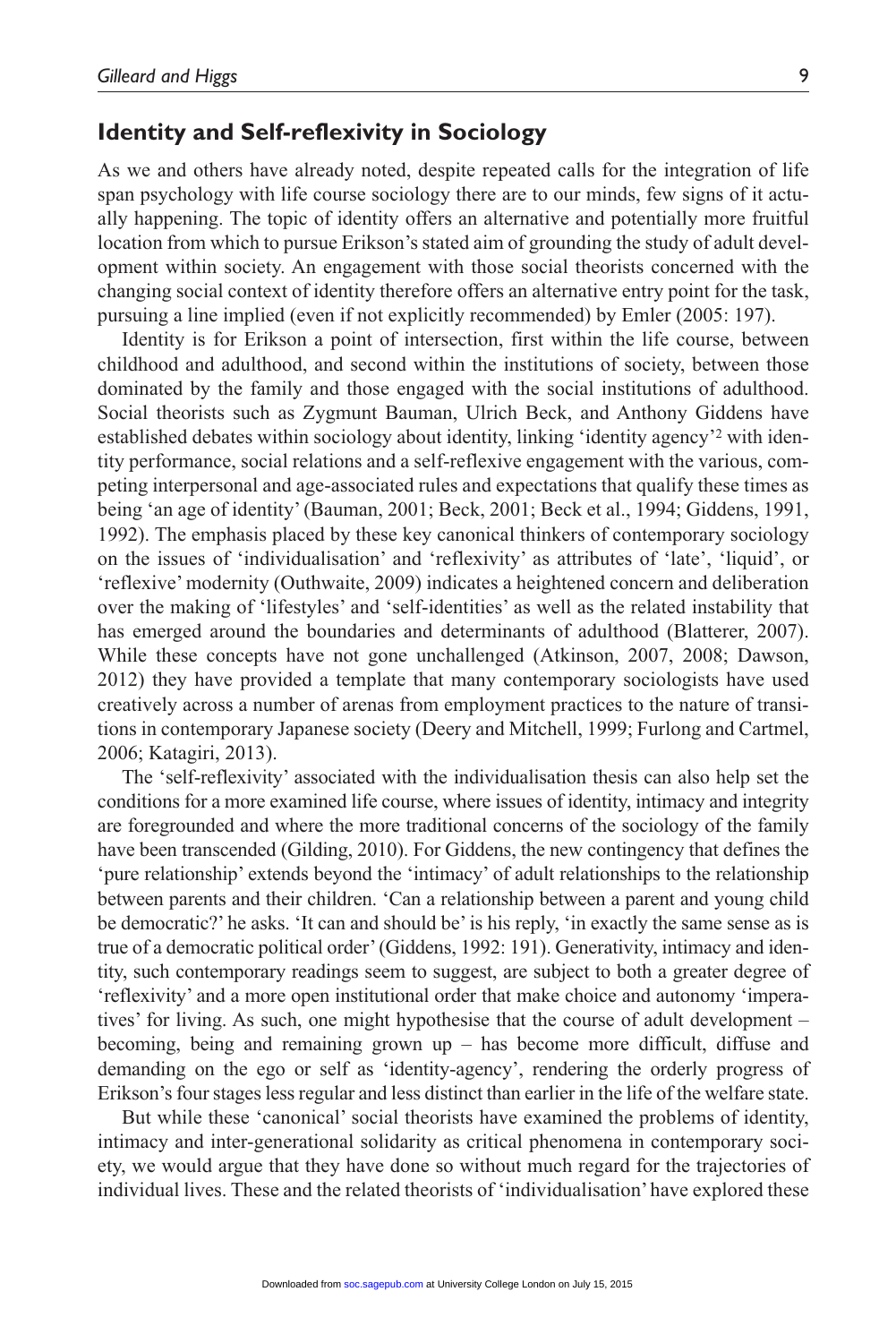phenomena as effects of processes of social change without any felt need to relate them to the stage and circumstances of an individual's life, focussing largely upon what Dannefer has called 'social-symbolic' outcomes (Dannefer, 2012). There is however considerable scope to integrate such sociological thinking about the processes of individualisation and reflexivity with the personalised struggles of becoming, being and remaining 'grown up', in Erikson's sense. If the developmental 'virtues' of adulthood – of constructing a sense of identity and integrity, and a capacity for intimacy and generativity – are more effectively achieved through deliberative actions and controlled narrativity then 'reflexivity' as a trait might serve as the necessary, if not sufficient, condition for such outcomes. Similarly the processes connected to 'reflexive modernisation' can be seen as singularly attuned to facilitating such practices.

Anthony Giddens has furnished the following definition of 'reflexivity': 'the capacity via which individual and social lives are produced and changed as people react to their circumstances in ways no longer governed by tradition' (Giddens, 1990, cited in Holmes, 2010: 140). This definition is cited by Holmes to emphasise the contrast with one outlined by Margaret Archer, another theorist of reflexivity whose works are perhaps not yet part of 'the canon' (Outhwaite, 2009) but whose star is certainly rising. Archer proposes that 'reflexivity is the mental capacity of people to consider themselves in relation to their social contexts and their social contexts in relation to themselves' (Archer, 2007, cited by Holmes, 2010: 142). Holmes takes theorists such as Beck and Giddens to task for their ambiguity in that they appear to locate reflexivity in both social systems and individual persons. In contrast, Holmes argues, Archer is more thoroughly committed to treating reflexivity as an unequivocal property of persons (albeit in relation to others as well as oneself) shaped by but not residing in institutions and systems.

For Archer, reflexivity is indexed by a process of 'internal dialogue' which she defines as 'the practice through which we "make up our minds" by questioning ourselves, clarifying our beliefs and inclinations, diagnosing our situations, deliberating about our concerns and defining our own project' (Archer, 2003: 103). This narrative account of the 'self project' bears a close relationship to the narrative approach to identity evident in some Eriksonian accounts of adult development (Syed, 2012). With the expansion of consumer culture and the growing individualisation of life choices, the need for reflexivity has been enhanced and extended. Identity issues are no longer confined to the period of adolescence and have been replaced by the idea of identity as a life-long lifestyle preoccupation. In a similar fashion the rise of the 'pure relationship' and its applicability to both partner and parental relationships might be seen to extend the search for intimacy across the whole of adulthood and over a wider range of relationship types than Erikson envisioned in his own work. This preoccupation with issues of identity and intimacy throughout adulthood may limit or attenuate the expression of generativity (and integrity) given Erikson's assumption of the 'epigenetic' emergence of mid-life concerns out of the resolution of earlier stages of development. Furthermore, it might also be argued that the growth of four and five generation families may diffuse the focus of generativity from caring primarily for what the person has 'produced' to a potentially 'conflicted' set of concerns for one's children and for one's parents. This often being done at the same time as still struggling to maintain mid-life identity agency longer and later in life.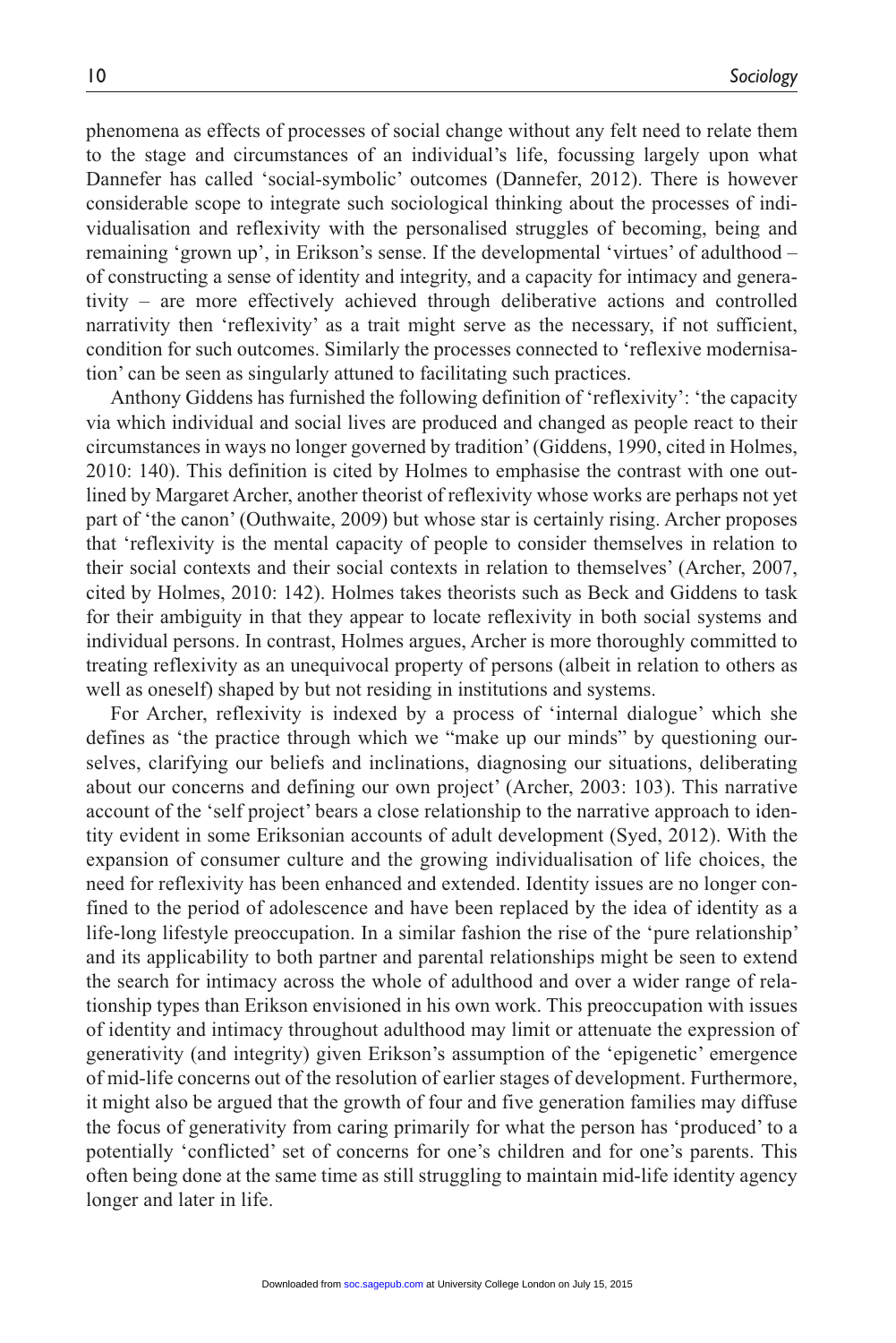Pursuing such lines of inquiry through Archer's categorisation of the various habitus of reflexivity (Archer, 2007) may be particularly illuminating. Her 'meta-reflexives' (those for whom the social order is not internalised but represents a problem to be overcome) could be hypothesised as displaying features of both identity striving, intimacy searching and generativity diffusion throughout early-, mid- and later-life, while her 'communicative reflexives' might display a much more 'ordered' pattern of development through Erikson's adult stages. Furthermore, it could be argued that people in societies where a greater degree of 'de-standardisation' of the institutionalised life course has taken place, might show a less ordered progression through Erikson's stages of adult development, compared with those living in societies where the state retains a stronger influence in organising the timing of transitions through adulthood (for such examples of national, cohort-historical and domain-specific variability in the de-standardisation of the life course, see Buchmann and Kriesi, 2011; Liefbroer and Elzinga, 2012; Widmer and Ritschard, 2009). These kinds of hypotheses are rendered potentially more testable as national (and international) longitudinal surveys of the life course become more common (Mayer, 2009) and as operational measures of Erikson's stages become more sophisticated. However, as long as the individual outcomes sought in longitudinal life course sociology remain focused upon measures of health, wealth and happiness, the changing nature of growing up older – maturing – will remain a matter confined to journalistic speculation and political posturing (cf. Beckett, 2010; Howker and Malik, 2010).

## **Conclusions**

We started this paper by pointing out the paradox that life course sociology has had very little engagement with life span developmental psychology despite continued expressions of the desirability of such interchange. Ironically, we would argue that this lack of engagement has become more problematic in what many sociologists would term an era of increased individual reflexivity. We would argue that it is this latter set of circumstances that makes the potential of Erik Erikson's developmental psychology so germane both to life course sociology and to sociology more generally. The issues that Erikson makes critical in adult development – the drive to obtain, sustain and continue to develop a sense of identity, to foster personal intimacy and closeness with one's fellow human beings, to exhibit a 'generative' concern for others and a feeling of integrity and responsibility for one's life and one's choices in life – are all matters central to the concerns of many contemporary sociologists.

Changes in the social organisation of the life course not only extend the pervasiveness of individual self-reflexivity, but also engage the individual both in telling one's own story and in being involved in performing it. These changes in the everyday 'social imaginary' by which people measure out their lives have become matters of sociological concern, but while the sociologies of identity and reflexivity have offered several entry points to a reconsideration of the social context of Erikson's model of adult development, the expanding empirical base of life course sociology has failed to integrate these issues, employing as its individual outcomes relatively static measures of health, wealth and happiness. We have argued in this paper that it is time for a broadening of paradigms in the study of adult lives and we have offered some suggestions of how this might be done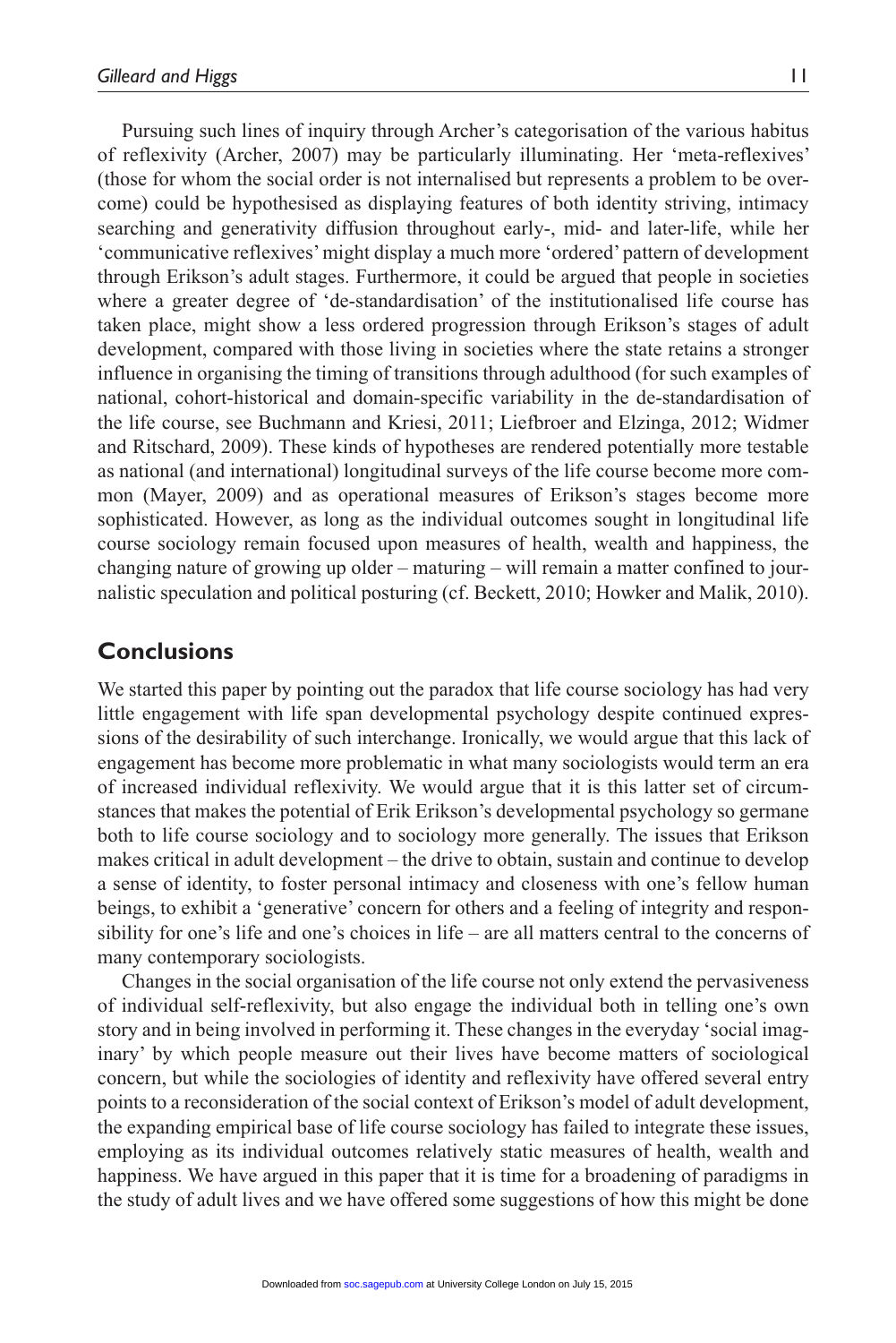in terms of a changed focus both on the individual outcomes studied and on the social processes influencing them.

#### **Funding**

This research received no specific grant from any funding agency in the public, commercial, or not-for-profit sectors.

#### **Notes**

- 1. The origins of life course sociology are subject to interpretation, with some authors tracing it back to Thomas and Znaniecki's (1919) study of the biographies of Polish peasants immigrating to the USA in the 1920s (Heinz and Krüger, 2001: 31). A sustained interest in this field, however, cannot be identified before the work of Glen Elder in the 1970s.
- 2. We have taken the term 'identity agency' from Hitlin and Elder's discussion of the use of the term 'agency' in the social sciences (Hitlin and Elder, 2007: 179–81).

#### **References**

- Adams GR and Marshall SK (1996) A developmental social psychology of identity: Understanding the person-in-context. *Journal of Adolescence* 19(5): 429–42.
- Archer MS (2003) *Structure, Agency and the Internal Conversation*. Cambridge: Cambridge University Press.
- Archer MS (2007) *Making Our Way through the World: Human Reflexivity and Social Mobility*. Cambridge: Cambridge University Press.
- Arnett JJ (2000) Emerging adulthood: A theory of development from the late teens through the twenties. *American Psychologist* 55(5): 469–80.
- Atkinson W (2007) Beck, individualization and the death of class: A critique. *The British Journal of Sociology* 58(3): 349–66.
- Atkinson W (2008) Not all that was solid has melted into air (or liquid): A critique of Bauman on individualization and class in liquid modernity. *Sociological Review* 56(1): 1–17.
- Bauman Z (2001) *The Individualised Society*. Cambridge: Polity Press.
- Beck U (2001) *Individualization*. Cambridge: Polity Press.
- Beck U, Giddens A and Lash S (eds) (1994) *Reflexive Modernization: Politics, Tradition and Aesthetics in the Modern Social Order*. Stanford, CA: Stanford University Press.
- Beckett F (2010) *What Did the Baby Boomers Ever Do For Us?* London: Biteback Publishing.
- Bertaux D and Kohli M (1984) The life story approach: A continental view. *Annual Review of Sociology* 10: 215–37.
- Blatterer H (2007) Adulthood: The contemporary redefinition of a social category. *Sociological Research Online* 12(4): 3.
- Bradley CL (1998) Generativity-stagnation: A five-category model. *Journal of Personality* 66(1): 39–64.
- Brückner H and Mayer KU (2005) The de-standardization of the life course: What it might mean? And if it means anything, whether it actually took place? *Advances in Life Course Research* 9: 27–54.
- Buchmann MC and Kriesi I (2011) Transition to adulthood in Europe. *Annual Review of Sociology* 37: 481–503.
- Chamberlayne P, Bornat J and Wengraf T (eds) (2002) *The Turn to Biographical Methods in Social Science*. London: Routledge.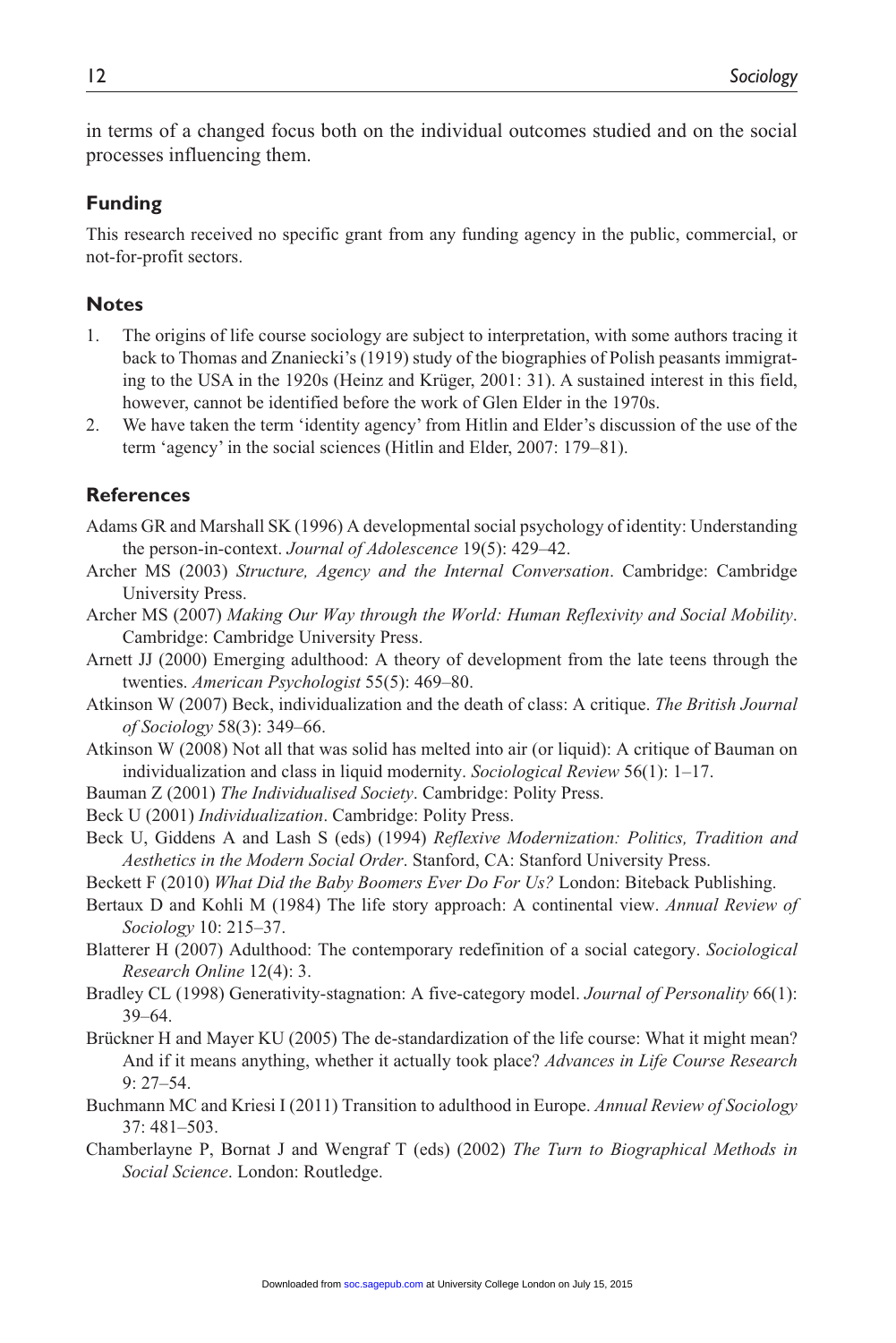- Costa P and McRae R (1994) Set like plaster? Evidence for the stability of adult personality. In: Heatherton TF and Weinberger JL (eds) *Can Personality Change?* Washington, DC: American Psychological Association, 21–40.
- Dannefer D (2012) Enriching the tapestry: Expanding the scope of life course concepts. *The Journals of Gerontology Series B: Psychological Sciences and Social Sciences* 67(2): 221–5.
- Dawson M (2012) Reviewing the critique of individualization: The disembedded and embedded theses. *Acta Sociologica* 55(4): 305–19.
- Deery S and Mitchell R (eds) (1999) *Employment Relations: Individualisation and Union Exclusion: An International Study*. Sydney: Federation Press.
- Diewald M and Mayer KU (2009) The sociology of the life course and life span psychology: Integrated paradigm or complementing pathways? *Advances in Life Course Research* 14(1): 5–14.
- Elchardus M and Smits W (2006) The persistence of the standardized life cycle. *Time and Society* 15(2/3): 303–26.
- Elder GH (1975) Age differentiation and the life course. *Annual Review of Sociology* 1: 165–90.
- Elder GH (1994) Time, human agency and social change: Perspectives on the life course. *Social Psychology Quarterly* 57(1): 4–15.
- Emler N (2005) Life course transitions and social identity change. *Advances in Life Course Research* 10: 197–215.
- Erikson EH (1950) *Childhood and Society*. New York: WW Norton & Norton.
- Erikson EH (1963) *Childhood and Society*, 2nd edn. New York: WW Norton & Norton.
- Erikson EH (1964) *Insight and Responsibility*. New York: WW Norton & Norton.
- Erikson EH (1974) *Dimensions of a New Identity: The 1973 Jefferson Lectures in the Humanities*. New York: WW Norton & Norton.
- Erikson EH (1975) *Life History and the Historical Moment*. New York: WW Norton & Norton.
- Erikson EH (1980) *Identity and the Life Cycle*. New York: WW Norton & Norton.
- Erikson EH (1982) *The Life Cycle Completed*. New York: WW Norton & Norton.
- Featherman DL and Lerner RM (1985) Ontogenesis and sociogenesis: Problematics for theory and research about development and socialization across the life span. *American Sociological Review* 50(5): 659–76.
- Friedman LJ (1999) *Identity's Architect: A Biography of Erik H Erikson*. London: Free Association Books.
- Furlong A and Cartmel F (2006) *Young People and Social Change*. London: McGraw-Hill International.
- Giddens A (1991) *Modernity and Self-identity: Self and Society in the Late Modern Age*. Cambridge: Polity.
- Giddens A (1992) *The Transformation of Intimacy*. Cambridge: Polity.
- Gilding M (2010) Reflexivity over and above convention: The new orthodoxy in the sociology of personal life, formerly sociology of the family. *British Journal of Sociology* 61(4): 757–77.
- Gilleard C and Higgs P (2005) *Contexts of Ageing: Class, Cohort and Community*. Cambridge: Polity.
- Gilligan C (1982) *In A Different Voice*. Cambridge, MA: Harvard University Press.
- Green L (2010) *Understanding the Lifecourse*. Cambridge: Polity Press.
- Hamachek D (1990) Evaluating self-concept and ego status in Erikson's last three psychosocial stages. *Journal of Counseling & Development* 68(6): 677–83.
- Heinz WR and Krüger H (2001) Life course: Innovations and challenges for social research. *Current Sociology* 49(2): 29–45.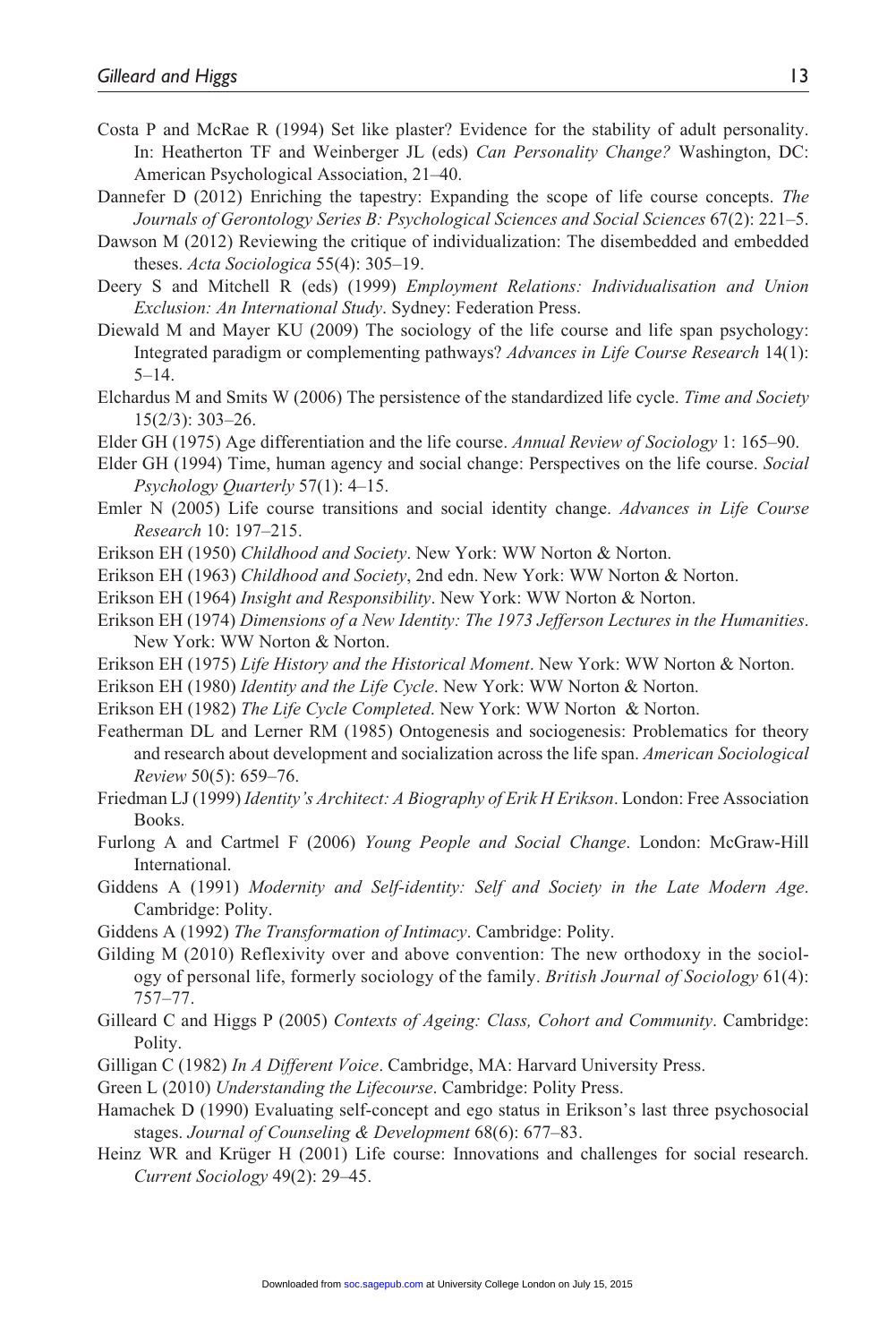- Hendricks J (2012) Considering life course concepts. *The Journals of Gerontology Series B: Psychological Sciences and Social Sciences* 67(2): 226–31.
- Hitlin S and Elder GH (2007) Time, self, and the curiously abstract concept of agency. *Sociological Theory* 25(2): 170–91.
- Hodkinson P (2013) Spectacular youth cultures and ageing: Beyond refusing to grow up. *Sociology Compass* 7(1): 13–22.
- Holmes M (2010) The emotionalization of reflexivity. *Sociology* 44(1): 139–54.
- Howker E and Malik S (2010) *Jilted Generation: How Britain Bankrupted its Youth*. London: Icon Books.
- Hunt SJ (2005) *The Life Course: A Sociological Introduction*. Basingstoke: Palgrave.
- Jenkins R (2004) *Social Identity*, 2nd edn. London: Routledge.
- Katagiri M (2013) The three selves in Japanese society: Individualized, privatized and psychologized selves. In: Elliott A, Katagiri M and Sawai A (eds) *Routledge Companion to Contemporary Japanese Social Theory: From Individualization to Globalization in Japan Today*. Abingdon: Routledge, 139–57.
- Kohli M (2007) The institutionalization of the life course: Looking back to look ahead. *Research in Human Development* 4(3/4): 253–71.
- Kotre J (1984) *Outliving the Self: Generativity and the Interpretation of Lives*. Baltimore, MD: The Johns Hopkins University Press.
- Kovel J (1988) *The Radical Spirit*. London: Free Association Books.
- Lang FR, Wagner J and Neyer FJ (2009) Interpersonal functioning across the life span: Two principles of relationship regulation. *Advances in Life Course Research* 14(1): 40–51.
- Larkin M (2013) *Health and Well-being Across the Life Course*. London: Sage.
- Levy R and the PAVIE Team (2005) Why look at life-courses in an interdisciplinary perspective? *Advances in Life Course Research* 10: 3–32.
- Liefbroer AC and Elzinga CH (2012) Intergenerational transmission of behavioural patterns: How similar are parents' and children's demographic trajectories? *Advances in Life Course Research* 17(1): 1–10.
- Logan RD (1986) A reconceptualization of Erikson's theory: The repetition of existential and instrumental themes. *Human Development* 29(2): 125–36.
- Marcia JE (1966) Development and validation of ego identity status. *Journal of Personality and Social Psychology* 3: 551–8.
- Marcia JE (2002) Identity and psychosocial development in adulthood. *Identity: An International Journal of Theory and Research* 2(1): 7–28.
- Marshall VW and Bengtson VL (2011) Theoretical perspectives on the sociology of aging. In: Setterson RA and Angel JL (eds) *Handbook of Sociology of Aging*. New York: Springer, 17–33.
- Mayer KU (2003) The sociology of the life course and life span psychology: Diverging or converging pathways? In: Staudinger UM and Lindenberger U (eds) *Understanding Human Development: Dialogues with Life Span Psychology*. New York: Springer, 463–81.
- Mayer KU (2009) New directions in life course research. *Annual Review of Sociology* 35: 413–33.
- Merrill B and West L (2009) *Using Biographical Methods in Social Research*. London: Sage.
- Mortimer JT and Shanahan MJ (eds) (2006) *Handbook of the Life Course*. New York: Springer.
- O'Rand AM (1996) The precious and the precocious: Understanding cumulative disadvantage and cumulative advantage over the life course. *The Gerontologist* 36(2): 230–38.
- Orlofsky JL (1993) Intimacy status: Theory and research. In: Marcia JE, Waterman AS, Matteson DR, Archer SL and Orlofsky JL (eds) *Ego Identity: A Handbook for Psychosocial Research*. New York: Springer-Verlag, 111–33.